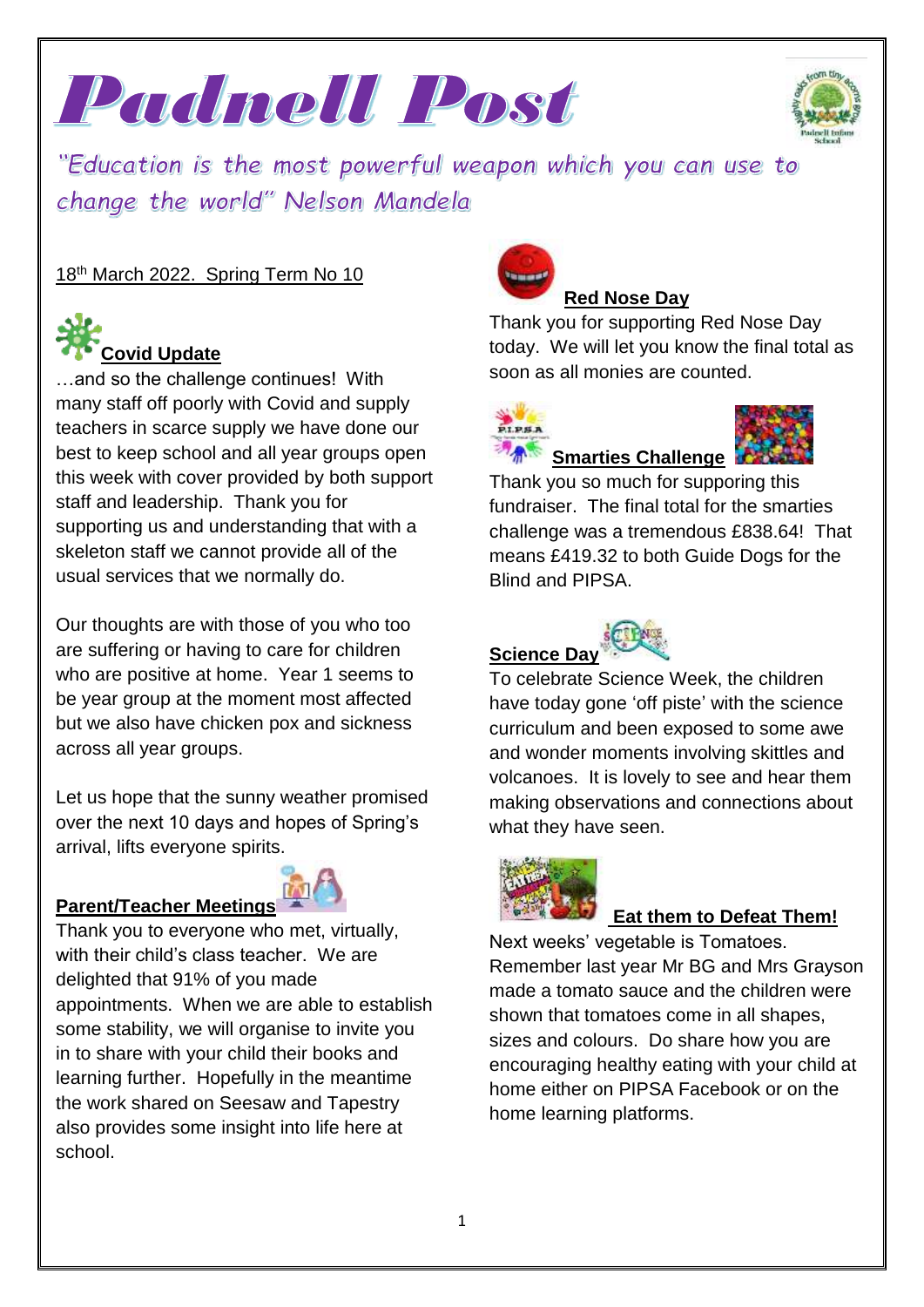



"Education is the most powerful weapon which you can use to change the world" Nelson Mandela



### **Back to Basics - Wellbeing videos**

Are you or your child finding it hard to be positive? Has your wellbeing been a bit low of late? Well, you are not alone! I personally have found the additional pressures of the past 2 years very difficult and I know that many staff, friends and parents have too. So, what can we do about it? Back to Basics is a simple but effective message that helps to support your wellbeing and that of your child.

#### Please click this link:

<https://youtu.be/TFapsWFGKUY>to take you to this week's video. Each week we will be signposting you to another linked to the 5 words of wellness - connect, give, be active, take notice and learn.



**SCITT** 

#### **No Smoking**

A parent has asked me to remind you not to smoke at the entrance to the school gates. Please can we also ask that you do not litter the entrance to school with cigarette ends, especially ones that have not been extinguished. Thank you.



South Farnham SCITT have asked that we share this for anyone thinking of a career in teaching. The recruitment event is at The Old Thorns on 25<sup>th</sup> April. See the attached leaflet for information on how you can book.



#### **Family Fun Day in Havant**

If you're looking for something to do in the Easter Holidays then please see the attached information about 4 "Family Fun Days" taking place in Havant.



### **Perform–Peter Pan Workshop**

Perform are running a special *Peter Pan* workshop during the Easter Holiday in aid of Great Ormond Street Hospital. Please see the attached leaflet for more information.

Kind Regards,

Mrs Grayson **Headteacher** 

## **GROW**



**G**iving Citizen **R**esilient Learner **O**riginal thinker **W**ise Worker

#### **Diary Dates 2022**

| Monday<br>21 <sup>st</sup> March                | Year 1 Trip to<br>Portchester<br>Castle | Year 1 |                            |
|-------------------------------------------------|-----------------------------------------|--------|----------------------------|
| Thursday<br>7th April                           | Year 1 Turrets<br>& Tiara's<br>Banquet  | Year 1 | Details to be<br>confirmed |
| Friday 8th<br>April                             | Last Day of<br>Term                     |        |                            |
| Monday<br>11th April<br>to Friday<br>22nd April | Easter Holidays                         |        | School<br>Closed           |